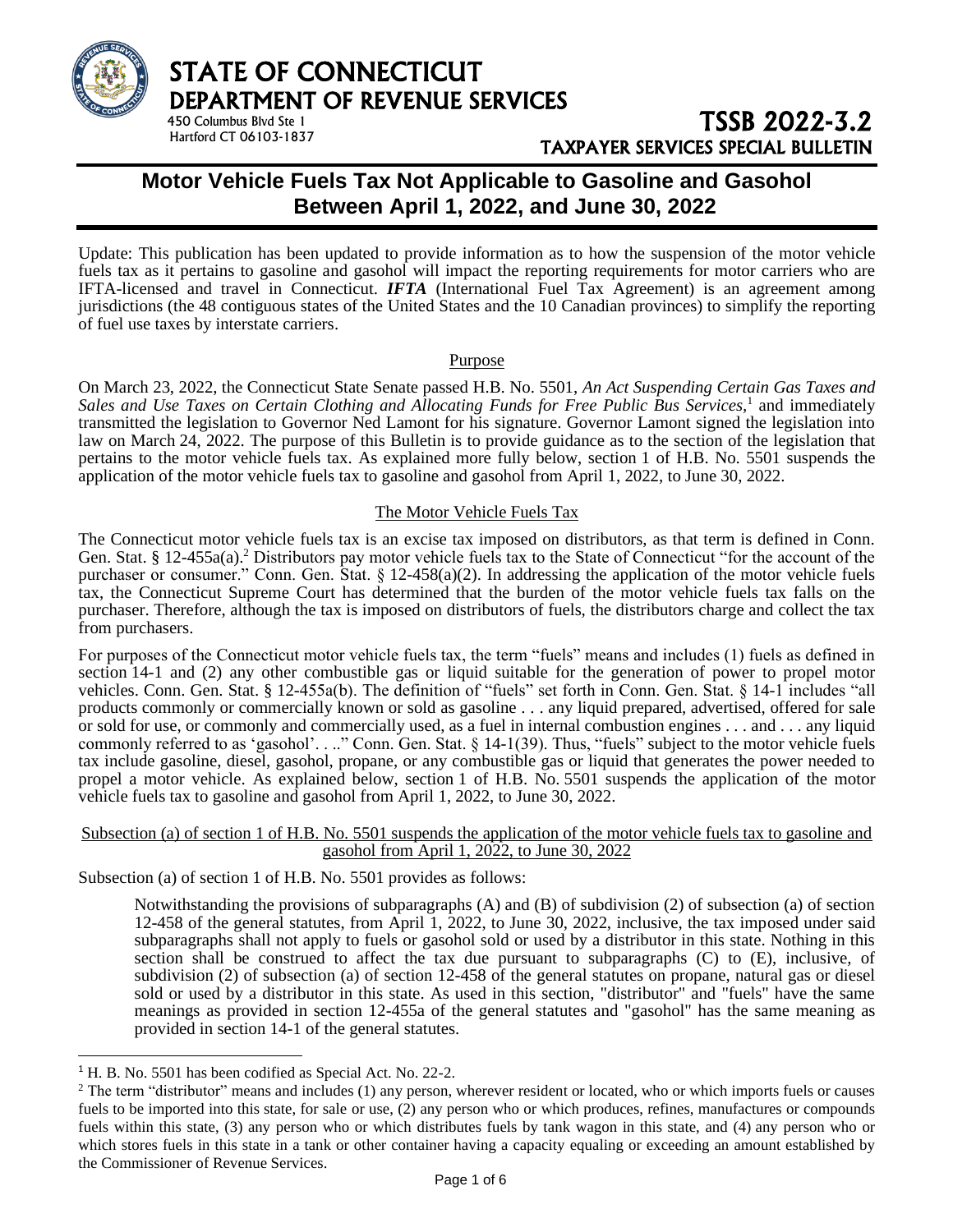As set forth above, subsection (a) of section 1 of H.B. No. 5501 specifically states that the motor vehicle fuels tax "shall not apply to fuels or gasohol sold or used by a distributor in this state" from April 1, 2022, to June 30, 2022. Thus, during the period from April 1, 2022, to June 30, 2022, distributors are not subject to and, therefore, not required to remit motor vehicle fuels tax to the Department of Revenue Services ("Department") in connection with any sale or use of "fuels or gasohol."

As previously explained, "fuels" subject to the motor vehicle fuels tax include gasoline, diesel, gasohol, propane, or any combustible gas or liquid that generates the power needed to propel a motor vehicle. The General Assembly, however, specifically stated that the provisions of subsection (a) of section 1 of H.B. No. 5501 do not apply to "propane, natural gas or diesel sold or used by a distributor in this state."<sup>3</sup> Thus, through subsection (a) of section 1 of H. B. No. 5501, the General Assembly has effectively suspended the application of the motor vehicle fuels tax to gasoline and gasohol from April 1, 2022, to June 30, 2022.

At the time H.B. No. 5501 was passed and signed into law by Governor Lamont, the motor vehicle fuels tax applied to both gasoline and gasohol at the rate of twenty-five cents per gallon. As a result of Governor Lamont signing H.B. No. 5501 into law, distributors will not be required to remit the twenty-five cents per gallon tax to the Department on any sale or use of gasoline or gasohol during the period from April 1, 2022, to June 30, 2022. Moreover, as distributors are not required to remit tax on gasoline and gasohol during this period, they are not authorized to charge or collect the tax from their customers in connection with any sales of gasoline and gasohol during said period.

#### Application of the motor vehicle fuels tax prior to the effective date of Section 1 of H.B. No. 5501

It is important that taxpayers are aware of the effective date of section 1 of H.B. No. 5501. To this end, the General Assembly passed section 1 of H.B. No. 5501 with an effective date of April 1, 2022, and Governor Lamont signed this legislation into law on March 24, 2022. Therefore, as the provisions of section 1 of H.B. No. 5501 do not take effect until April 1, 2022, the suspension of the motor vehicle fuels tax does not take effect until April 1, 2022.

Although section 1 of H.B. No. 5501 is now law, any sale or use of gasoline and gasohol by a distributor prior to April 1, 2022, is subject to the motor vehicle fuels tax. Accordingly, any distributor that makes a sale or taxable use of gasoline or gasohol prior to April 1, 2022, will be required to remit the motor vehicle fuels tax in connection therewith. Moreover, distributors are authorized to collect the tax from customers in connection with sales of gasoline and gasohol prior to April 1, 2022.

### Reporting requirements for distributors for each monthly period from April 1, 2022, to June 30, 2022

Each distributor of motor vehicle fuels is required to file a **Form O-MF**, *Motor Vehicle Fuels Tax Return*, with the Department on a monthly basis. These returns are due on the twenty-fifth of each month and report the number of gallons of fuel sold and used by each distributor during the preceding calendar month. Given the suspension of the motor vehicle fuels tax as it pertains to gasoline and gasohol, the following explains how distributors of motor vehicle fuels are to report sales and uses of gasoline and gasohol for each monthly period from April 1, 2022, to June 30, 2022.

Important reminder: The first return that will be impacted by the suspension of the motor vehicle fuels tax applicable to gasoline and gasohol is due May 25, 2022, and will cover the month of April 2022.

Distributors have traditionally reported sales of gasoline and gasohol on Lines 16 and 17 of **Form O-MF** and the number of gallons of gasoline and gasohol they used during the monthly period on Line 18 of **Form O-MF**. This will not be the case for returns covering a monthly period between April 1, 2022, and June 30, 2022. Rather, during this suspension period each distributor that electronically files **Form O-MF** will be required to report each sale of gasoline and gasohol it makes and each gallon of gasoline or gasohol it uses on a new Line 13a of **Form O-MF**, while each distributor that files a paper **Form O-MF** will be required to report each sale of gasoline and gasohol it makes and each gallon of gasoline or gasohol it uses on Line 13 of **Form O-MF**.

 $3$  So as to be clear, the motor vehicle fuels tax as it applies to propane, natural gas or diesel is not impacted by H. B. No. 5501. As such, distributors of propane, natural gas or diesel must remit the tax in connection any sales or use of such fuels and are authorized to collect such tax from their customers.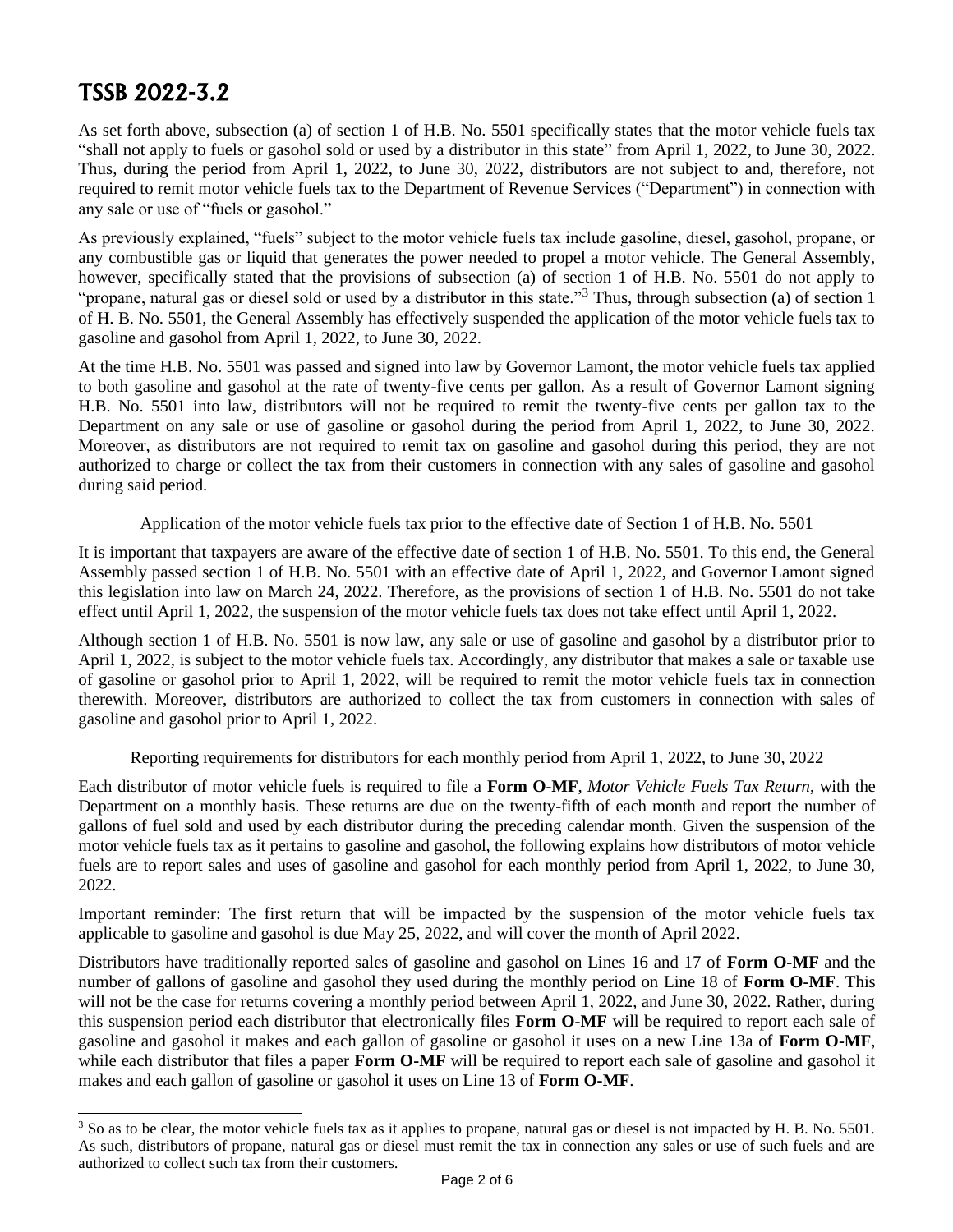As noted above, each distributor that electronically files **Form O-MF** will be required to report each sale of gasoline and gasohol it makes and each gallon of gasoline or gasohol it uses on Line 13a of **Form O-MF**. To effectuate this change, the Department has modified **Form O-MF** to include a new Line 13a, as shown below:

| Return Line Items                                           | Return Line Items - Non-<br>taxable                                                                                                          |            |
|-------------------------------------------------------------|----------------------------------------------------------------------------------------------------------------------------------------------|------------|
| For form instructions, please click here.                   |                                                                                                                                              |            |
| Return Line Items - Non-taxable                             |                                                                                                                                              |            |
| B                                                           | Nontaxable sales and transfers to licensed distributors: Upload your Form MF-D, Schedule 6 later in the attachments section                  | Ü          |
| TO.<br>later in the attachments section                     | Sales and transfers out of Connecticut and sales in Connecticut for immediate export from Connecticut: Upload your Form MF-D, Schedule 7     | $^{\circ}$ |
| 11.                                                         | Gallons sold to U.S. government tax exempt: Upload your Form MF-D, Schedule 8 later in the attachments section                               | o          |
| 12.                                                         | Gallons sold to state and local government tax exempt: Upload your Form MF-D. Schedule 9 later in the attachments section                    | Ü          |
| 13.<br>the attachments section                              | Gallons sold to farmers or other tax exempt entities, sale of aviation gas, and nontaxable uses: Upload your Form MF-D. Schedule 10 later in | o          |
| 13a                                                         | Enter the amount of Line 13 resulting from gallons sold that are exempt due to H.B. No. 5501 (Gas Tax Holiday                                | 0          |
| For more on what qualifies for line 13a, please visit here. |                                                                                                                                              |            |
| 14.                                                         | Gain or loss from inventory variation: Show gain as negative and deduct                                                                      | o          |
| 15.                                                         | Total nontaxable sales and uses (Sum of lines 9 through 14)                                                                                  | o          |

It is important to understand that Line 13a will **only** be available on **Form O-MF** in **myconneCT**. Therefore, any distributor that files a paper **Form O-MF** for a monthly period between April 1, 2022, and June 30, 2022, will be required to report each sale of gasoline and gasohol it makes and each gallon of gasoline or gasohol it uses on Line 13 of **Form O-MF**.

The Department recognizes that distributors report certain tax-exempt sales (sales to farmers, licensed aviation fuel dealers, and to certain vessels engaged in interstate commerce) on Line 13 of **Form O-MF**. Distributors will continue to report such sales on Line 13 of **Form O-MF**. However, given the small number of transactions reported on Line 13 of **Form O-MF**, distributors will also report all sales and uses of gasoline and gasohol between April 1, 2022, to June 30, 2022, on said line. As a result, it is critically important that distributors identify the sales and uses of gasoline and gasohol reported on Line 13 of **Form O-MF** from the other items reported on said line. Distributors will distinguish their sales and uses of gasoline and gasohol on **Form MF-D**, *Motor Vehicle Fuels Tax Schedule of Disbursements*.

**Form MF-D** is a supplement to **Form O-MF**. To properly identify each sale of gasoline and gasohol made by a distributor and each gallon of gasoline or gasohol used by a distributor for a monthly period from April 1, 2022, to June 30, 2022, distributors must include the code "GTH" in the box titled "Schedule Type" on **Form MF-D**. The following illustrates how distributors should complete **Form MF-D** to report sales or use of gasoline and gasohol for a monthly period between April 1, 2022, and June 30, 2022:

| Department of Revenue Services<br>State of Connecticut<br>PO Box 5031<br>Hartford CT 06102-5031                                                                                                                                                                                                                                                    |                                                                                      | Form MF-D<br>Motor Vehicle Fuels Tax Schedule of Disbursements                            |                                                                              |                                                                                                             |                                                                        |                                                                                                                    |                                              |
|----------------------------------------------------------------------------------------------------------------------------------------------------------------------------------------------------------------------------------------------------------------------------------------------------------------------------------------------------|--------------------------------------------------------------------------------------|-------------------------------------------------------------------------------------------|------------------------------------------------------------------------------|-------------------------------------------------------------------------------------------------------------|------------------------------------------------------------------------|--------------------------------------------------------------------------------------------------------------------|----------------------------------------------|
| (Rev. 06/18)                                                                                                                                                                                                                                                                                                                                       |                                                                                      |                                                                                           |                                                                              |                                                                                                             |                                                                        |                                                                                                                    |                                              |
| Name of Licensed Distributor                                                                                                                                                                                                                                                                                                                       | <b>CT Tax Registration Number</b>                                                    | Federal Employer ID Number (FEIN)                                                         |                                                                              | Schedule Type                                                                                               | Product Code                                                           | Month                                                                                                              |                                              |
| XXXXXXXXXXXXXXXXXXX                                                                                                                                                                                                                                                                                                                                | XXXXXXXXXX-XXX                                                                       | XX-XXXXXXX                                                                                |                                                                              | <b>GTH</b>                                                                                                  | 065                                                                    |                                                                                                                    | April 2022                                   |
| <b>Types of Schedule</b><br>Taxable sales to licensed distributors.<br>Nontaxable sales and transfers to licensed distributors<br>Gallons sold to U.S. government tax-exempt<br>8<br>Gallons delivered to state and local governent tax-exempt<br>я<br>10 <sup>1</sup><br>purchases, and nontaxable use<br>13 Dealer sales to govermental entities | Sales and transfers out of Connecticut and sales in Connecticut for immediate export | Nontaxable sales to farmers, dved diesel sold to licensed marine fuel docks, other exempt | <b>Product Codes</b><br>054<br>065<br>072<br>092<br>125<br>130<br>139<br>142 | Propane<br>Gasoline<br>Dyed kerosene<br>Other<br>Aviation gas<br>Jet fuel<br>Gasobol 10%<br>Undyed kerosene | 150<br>152<br>160<br>224<br>225<br>228<br>241<br><b>Fthanol</b><br>284 | #1 fuel oil<br>Heating oil<br><b>Undyed diesel</b><br>Liquid natural gas (LNG)<br>Dved diesel<br>Biodiesel, undyed | Compressed natural gas (CNG)                 |
| (1)<br>(2)<br>Carrier<br>Carrier<br><b>FEIN</b><br>Name                                                                                                                                                                                                                                                                                            | (3)<br>(4)<br>Mode<br>Point of<br>Origin                                             | (5)<br>Sold<br>Destination<br>to                                                          |                                                                              | (6)<br>Purchaser<br><b>FEIN</b>                                                                             | (7)<br>Date<br>Sold                                                    | (8)<br>Document<br>Number                                                                                          | (9)<br><b>Billed</b><br><b>Whole Gallons</b> |
|                                                                                                                                                                                                                                                                                                                                                    |                                                                                      |                                                                                           |                                                                              |                                                                                                             |                                                                        |                                                                                                                    |                                              |

The amounts reported on Schedule "GTH" to **Form MF-D** must be carried forward to Line 13 of **Form O-MF**.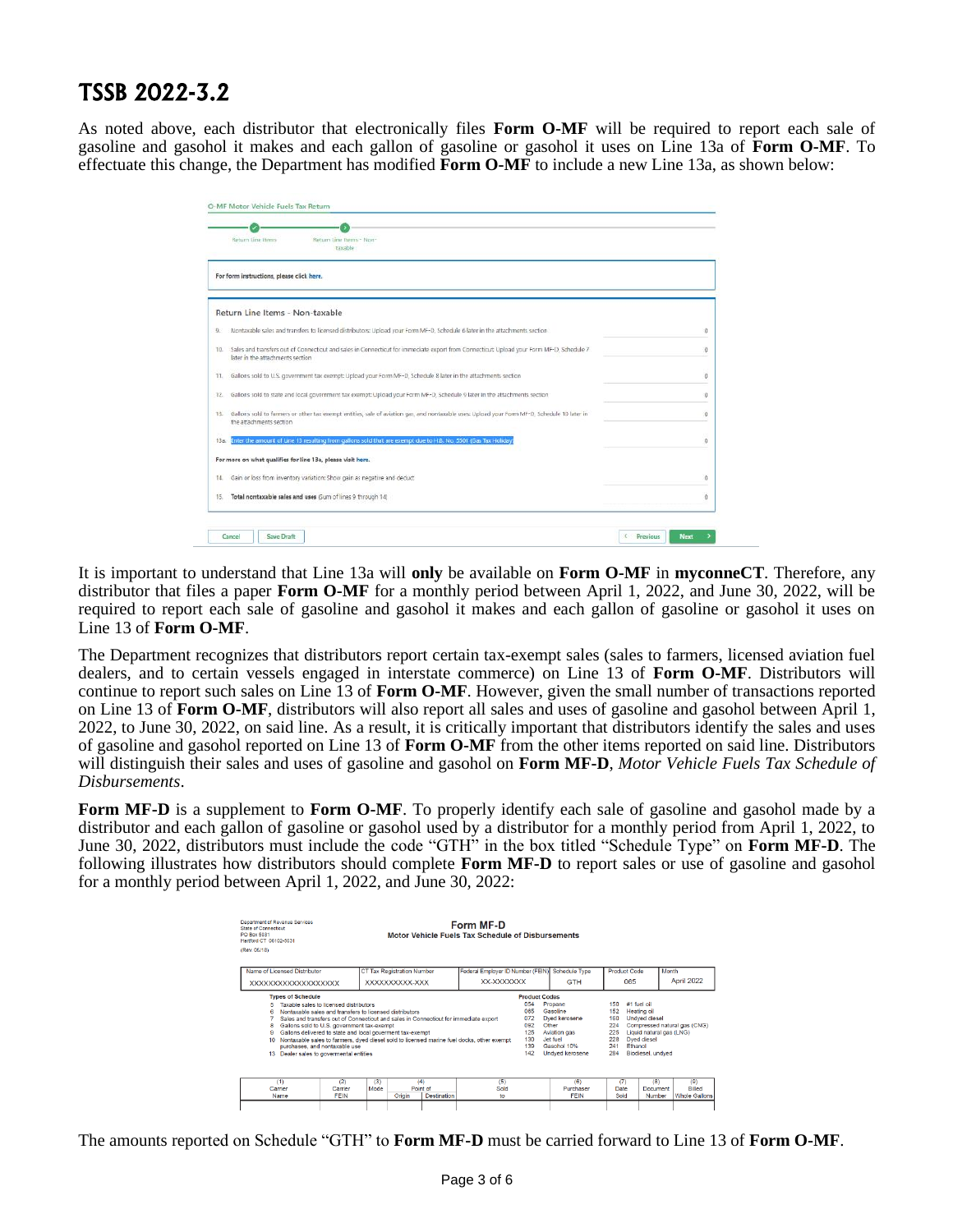As explained above, distributors report certain tax-exempt sales (sales to farmers, licensed aviation fuel dealers, and to certain vessels engaged in interstate commerce) on Line 13 of **Form O-MF** and will continue to do so during the suspension period. Any such exempt sales made during the suspension period must be reported on Schedule 10 to **Form MF-D** and must be carried forward to Line 13 of **Form O-MF** where said sales will be combined with the amounts from Schedule "GTH" to **Form MF-D**.

**No impact on tax-paid distributors:** Certain distributors solely distribute motor vehicle fuels on which the motor vehicle fuels tax has already been paid. Such distributors report their activities on **Form O-MF 1**, *Tax-Paid Motor Vehicle Fuels Tax Return*. Given that these distributors do not collect or remit motor vehicle fuels tax on their sales or uses of gasoline or gasohol, the suspension of the motor vehicle fuels tax will have no impact on such distributors. As a result, tax-paid distributors will continue to report sales of gasoline and gasohol to other than licensed distributors on Line 7 of **Form O-MF 1**, sales of gasoline and gasohol to licensed distributors on Line 8 of **Form O-MF 1**, and their use of gasoline and gasohol on Line 9 of **Form O-MF 1**.

### Reporting requirements for motor carriers that are IFTA-licensed and travel in Connecticut

Prior to the suspension period, any IFTA-licensed carrier that purchased gasoline or gasohol in Connecticut would have been eligible to claim a credit on the appropriate IFTA return for the motor vehicle fuels tax its paid on such products. As a result of the suspension, however, any IFTA-licensed carrier that purchases gasoline or gasohol in Connecticut during the suspension period will not be entitled to such a credit as it did not pay any motor vehicle fuels tax on such purchases. The following explains how IFTA-licensed carriers will report purchases of gasoline or gasohol in Connecticut during the suspension period.

IFTA-licensed carriers that are licensed in Connecticut and file their IFTA returns in **myconneCT**, should enter the purchases of gasoline or gasohol made in Connecticut during the suspension period as "Nontaxable" and "Non-IFTA Miles/Gallons" as follows:

- Select *Nontaxable Jurisdiction*, "Connecticut."
- Select *Nontaxable Fuel Type*, "Gasoline" or "Gasohol."
- Enter the total number of "Gasoline" or "Gasohol" gallons purchased in Connecticut. In the example below, 20,000 gallons are entered with a *Nontaxable Fuel Type* of Gasoline.
- Then select *Add*.

| IFTA-100 International Fuel Tax Agreement Return |                                                        |                                  |               |                         |                          |
|--------------------------------------------------|--------------------------------------------------------|----------------------------------|---------------|-------------------------|--------------------------|
|                                                  |                                                        |                                  |               |                         |                          |
| Filing Information                               | Nontaxable and Non-IFTA                                |                                  |               |                         |                          |
|                                                  | Nontaxable and Non-IFTA Miles/Gallons                  |                                  |               | $\circledR$<br>$\times$ |                          |
| For form instructions, please click her          |                                                        |                                  |               |                         |                          |
|                                                  | Nontaxable Jurisdiction<br>Connecticut<br>$\checkmark$ | Nontaxable Fuel Type<br>Gasoline |               | $\checkmark$            |                          |
| <b>Provide Nontaxable/Non-</b>                   | Nontaxable Gallons                                     |                                  |               |                         | ₹                        |
| <b>Nontaxable Jurisdiction</b>                   | 20,000                                                 |                                  |               |                         | <b>Jontaxable Gallor</b> |
| + Add a Record                                   |                                                        |                                  |               |                         |                          |
| <b>Cancel</b><br><b>Save Draft</b>               |                                                        |                                  | <b>Cancel</b> | <b>Add</b>              | <b>Next</b>              |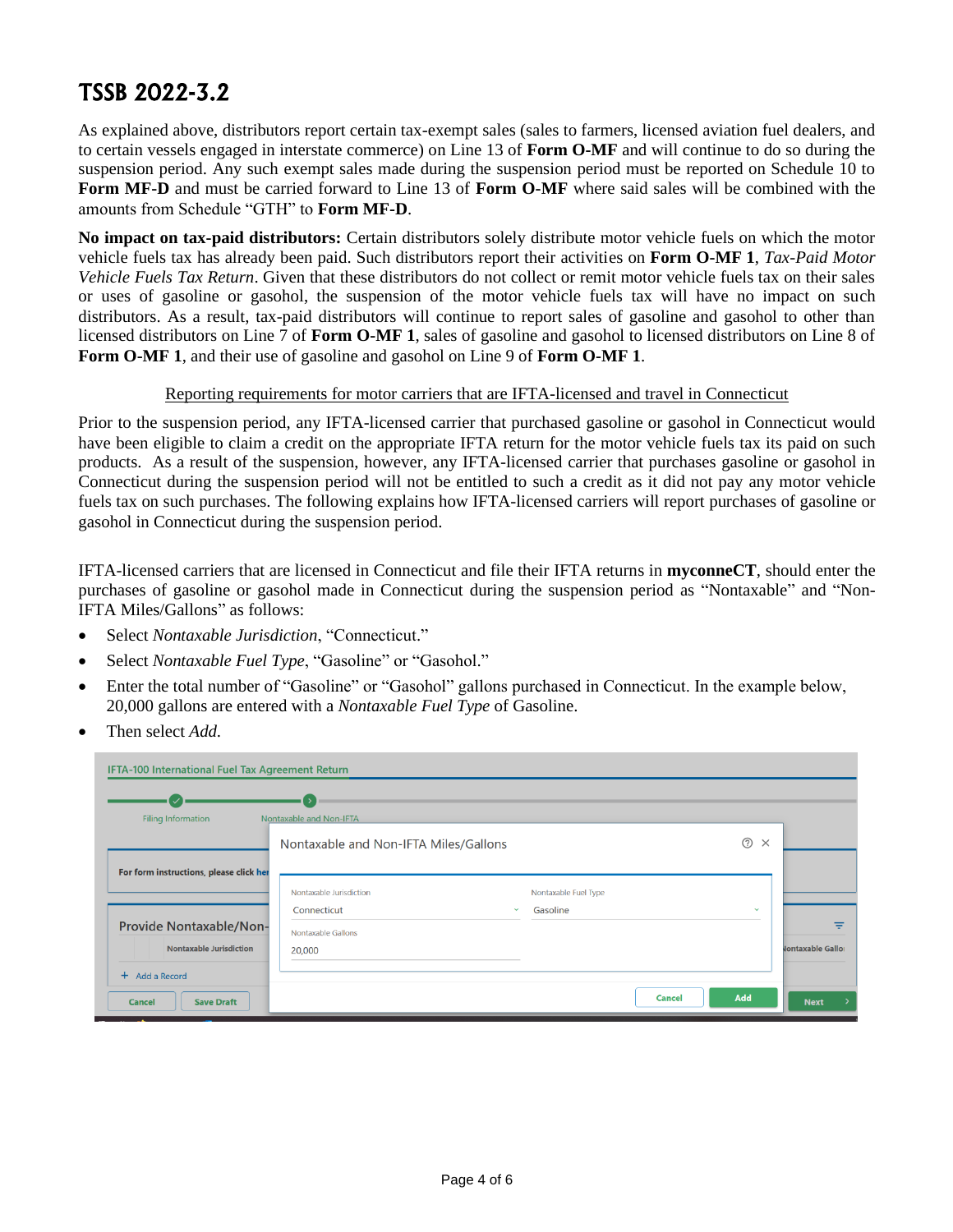Select *Next* and then *Add a Record* for IFTA Jurisdictions as displayed below:

- Select "Connecticut" for *Jurisdiction*.
- Select "Gasoline" or "Gasohol" for *Fuel Type*.
- Enter the *Total Miles* and *Taxable Miles* and leave the *Tax Paid Gallons* blank. In this example, the *Fuel Type* was Gasoline and the *Total Miles* and *Taxable miles* were 100,000 miles.
- *Tax Paid Gallons* will be zero ("0").
- *Net Taxable Gallons* will automatically populate.
- Leave the box unchecked.
- Select *Add.*

| Jurisdiction                                                                   | Fuel Type                                                                                                            |
|--------------------------------------------------------------------------------|----------------------------------------------------------------------------------------------------------------------|
| Connecticut                                                                    | Gasoline<br>$\checkmark$                                                                                             |
| <b>Total Miles</b>                                                             | <b>Taxable Miles</b>                                                                                                 |
| 100,000                                                                        | 100,000                                                                                                              |
| <b>Taxable Gallons</b>                                                         | <b>Tax Paid Gallons</b>                                                                                              |
| 20,000                                                                         |                                                                                                                      |
| Net Taxable Gallons                                                            |                                                                                                                      |
|                                                                                |                                                                                                                      |
| 20,000                                                                         |                                                                                                                      |
| explanation of this reduction in miles.<br><b>Reduced Taxable Miles Reason</b> | Check here to reduce the number of Taxable Miles, due to having non-taxable miles traveled to report. Please provide |

- Enter other jurisdictions as applicable.
- When all jurisdictions are entered select *Next*, and your return amount due/credit will be calculated.

Regardless of whether an IFTA-licensed carrier purchases gasoline or gasohol during the suspension period, any IFTA-licensed carrier that travels in Connecticut during said period is responsible for reporting and remitting tax based on the miles traveled in Connecticut. As a result, any IFTA-licensed carrier that travels in Connecticut during the suspension period is responsible for remitting tax at the rate of twenty-five cents per gallon of the fuel used while traveling within Connecticut.

Note: The first IFTA return that will be impacted by the suspension of the motor vehicle fuels tax applicable to gasoline and gasohol is due August 1, 2022, and will cover the months of April, May and June 2022.